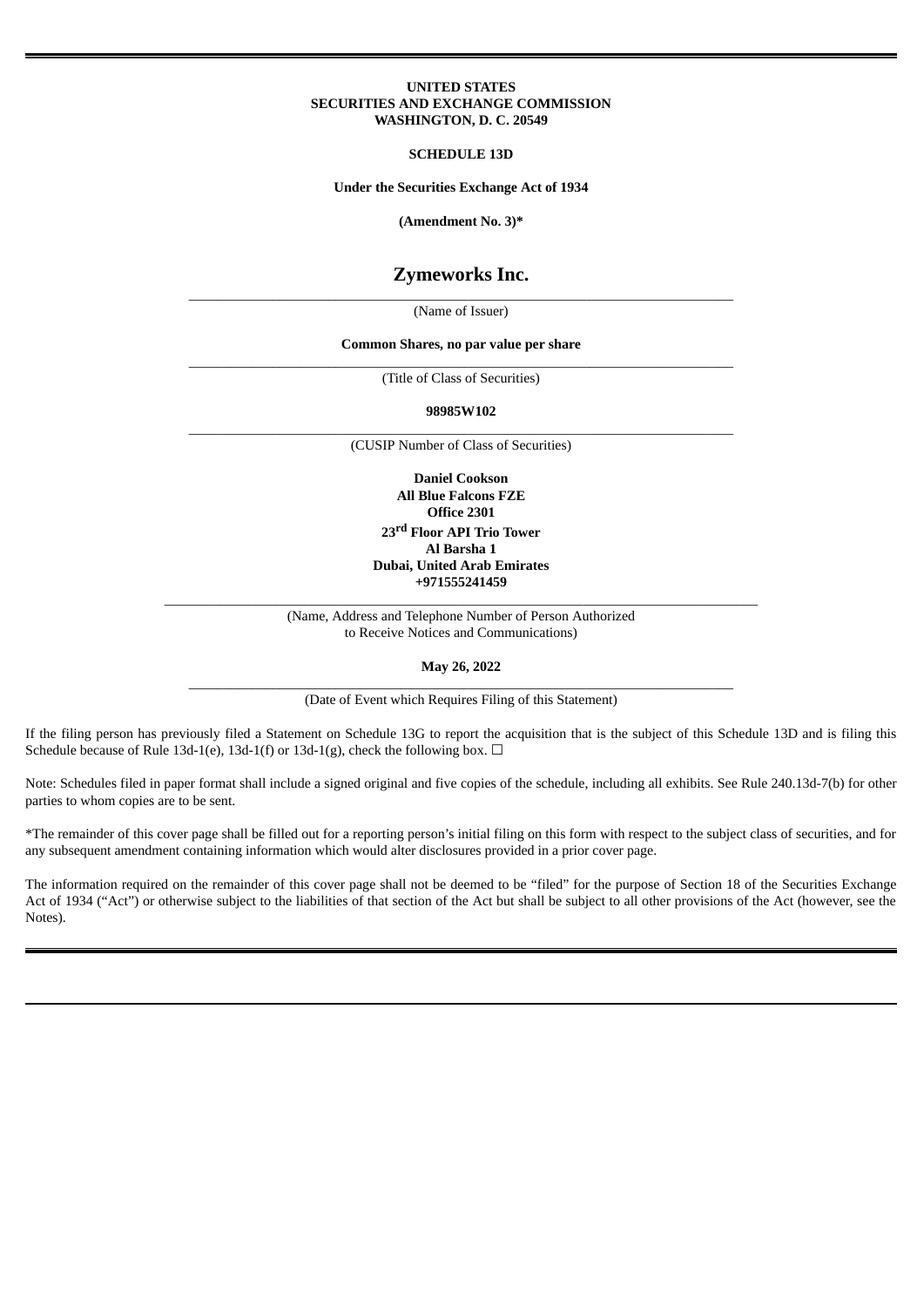| NAME OF REPORTING PERSONS<br>I.R.S. IDENTIFICATION NOS. OF ABOVE PERSONS (ENTITIES ONLY)<br>$\mathbf{1}$<br>All Blue Falcons FZE<br>CHECK THE APPROPRIATE BOX IF A MEMBER OF A GROUP (See Instructions)<br>(a) $\Box$<br>2<br>(b)<br>$\mathbf{3}$<br><b>SEC USE ONLY</b><br><b>SOURCE OF FUNDS (See Instructions)</b><br>$\overline{4}$<br>00<br>5<br>CHECK BOX IF DISCLOSURE OF LEGAL PROCEEDINGS IS REQUIRED PURSUANT TO ITEMS 2(d) or 2(e)<br>$\Box$<br>CITIZENSHIP OR PLACE OF ORGANIZATION<br>6<br><b>United Arab Emirates</b><br><b>SOLE VOTING POWER</b><br>7<br>3,989,4981<br><b>NUMBER OF</b><br><b>SHARES</b><br><b>SHARED VOTING POWER</b><br><b>BENEFICIALLY</b><br>8<br>$\Omega$<br><b>OWNED BY</b><br><b>EACH</b><br>SOLE DISPOSITIVE POWER<br><b>REPORTING</b><br>9<br>3,989,4981<br><b>PERSON</b><br><b>WITH</b><br><b>SHARED DISPOSITIVE POWER</b><br>10<br>$\mathbf{0}$<br>AGGREGATE AMOUNT BENEFICIALLY OWNED BY EACH REPORTING PERSON<br>11<br>3,989,4981<br>12<br>CHECK BOX IF THE AGGREGATE AMOUNT IN ROW (11) EXCLUDES CERTAIN SHARES (See Instructions)<br>$\Box$<br>PERCENT OF CLASS REPRESENTED BY AMOUNT IN ROW (11)<br>13<br>$6.91\%$ <sup>2</sup><br>TYPE OF REPORTING PERSON (See Instructions)<br>14 |  | <b>CUSIP No. 98985W102</b> |  |  | Page 2 of 5 Pages |  |  |  |  |  |
|-------------------------------------------------------------------------------------------------------------------------------------------------------------------------------------------------------------------------------------------------------------------------------------------------------------------------------------------------------------------------------------------------------------------------------------------------------------------------------------------------------------------------------------------------------------------------------------------------------------------------------------------------------------------------------------------------------------------------------------------------------------------------------------------------------------------------------------------------------------------------------------------------------------------------------------------------------------------------------------------------------------------------------------------------------------------------------------------------------------------------------------------------------------------------------------------------------------------------------------|--|----------------------------|--|--|-------------------|--|--|--|--|--|
|                                                                                                                                                                                                                                                                                                                                                                                                                                                                                                                                                                                                                                                                                                                                                                                                                                                                                                                                                                                                                                                                                                                                                                                                                                     |  |                            |  |  |                   |  |  |  |  |  |
|                                                                                                                                                                                                                                                                                                                                                                                                                                                                                                                                                                                                                                                                                                                                                                                                                                                                                                                                                                                                                                                                                                                                                                                                                                     |  |                            |  |  |                   |  |  |  |  |  |
|                                                                                                                                                                                                                                                                                                                                                                                                                                                                                                                                                                                                                                                                                                                                                                                                                                                                                                                                                                                                                                                                                                                                                                                                                                     |  |                            |  |  |                   |  |  |  |  |  |
|                                                                                                                                                                                                                                                                                                                                                                                                                                                                                                                                                                                                                                                                                                                                                                                                                                                                                                                                                                                                                                                                                                                                                                                                                                     |  |                            |  |  |                   |  |  |  |  |  |
|                                                                                                                                                                                                                                                                                                                                                                                                                                                                                                                                                                                                                                                                                                                                                                                                                                                                                                                                                                                                                                                                                                                                                                                                                                     |  |                            |  |  |                   |  |  |  |  |  |
|                                                                                                                                                                                                                                                                                                                                                                                                                                                                                                                                                                                                                                                                                                                                                                                                                                                                                                                                                                                                                                                                                                                                                                                                                                     |  |                            |  |  |                   |  |  |  |  |  |
|                                                                                                                                                                                                                                                                                                                                                                                                                                                                                                                                                                                                                                                                                                                                                                                                                                                                                                                                                                                                                                                                                                                                                                                                                                     |  |                            |  |  |                   |  |  |  |  |  |
|                                                                                                                                                                                                                                                                                                                                                                                                                                                                                                                                                                                                                                                                                                                                                                                                                                                                                                                                                                                                                                                                                                                                                                                                                                     |  |                            |  |  |                   |  |  |  |  |  |
|                                                                                                                                                                                                                                                                                                                                                                                                                                                                                                                                                                                                                                                                                                                                                                                                                                                                                                                                                                                                                                                                                                                                                                                                                                     |  |                            |  |  |                   |  |  |  |  |  |
|                                                                                                                                                                                                                                                                                                                                                                                                                                                                                                                                                                                                                                                                                                                                                                                                                                                                                                                                                                                                                                                                                                                                                                                                                                     |  |                            |  |  |                   |  |  |  |  |  |
|                                                                                                                                                                                                                                                                                                                                                                                                                                                                                                                                                                                                                                                                                                                                                                                                                                                                                                                                                                                                                                                                                                                                                                                                                                     |  |                            |  |  |                   |  |  |  |  |  |
|                                                                                                                                                                                                                                                                                                                                                                                                                                                                                                                                                                                                                                                                                                                                                                                                                                                                                                                                                                                                                                                                                                                                                                                                                                     |  |                            |  |  |                   |  |  |  |  |  |
|                                                                                                                                                                                                                                                                                                                                                                                                                                                                                                                                                                                                                                                                                                                                                                                                                                                                                                                                                                                                                                                                                                                                                                                                                                     |  |                            |  |  |                   |  |  |  |  |  |
|                                                                                                                                                                                                                                                                                                                                                                                                                                                                                                                                                                                                                                                                                                                                                                                                                                                                                                                                                                                                                                                                                                                                                                                                                                     |  |                            |  |  |                   |  |  |  |  |  |
|                                                                                                                                                                                                                                                                                                                                                                                                                                                                                                                                                                                                                                                                                                                                                                                                                                                                                                                                                                                                                                                                                                                                                                                                                                     |  | O <sub>O</sub>             |  |  |                   |  |  |  |  |  |

1 Represents the sum of (i) 3,709,498 Shares directly beneficially owned by All Blue Falcons FZE as of the date hereof and (ii) 280,000 Shares underlying call options as described below in Item 5 of this Schedule 13D.

<sup>2</sup> Based on 57,771,204 Shares issued and outstanding as of May 2, 2022, as disclosed in the Quarterly Report on Form 10-Q filed by the Company with the SEC on May 4, 2022 (the "Form 10-Q").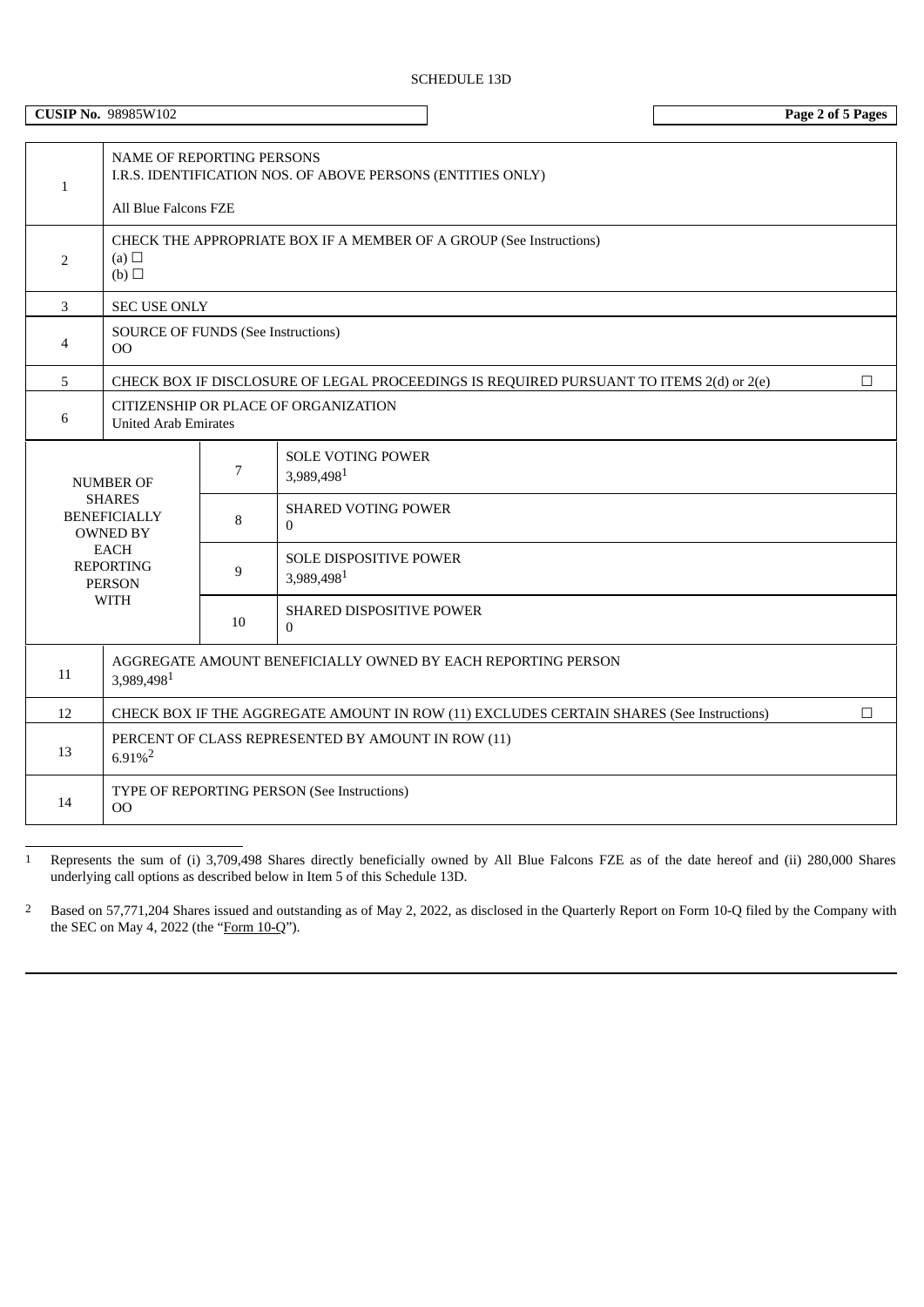# SCHEDULE 13D

**CUSIP No.** 98985W102 **Page 3 of 5 Pages**

| $\mathbf{1}$   | <b>NAME OF REPORTING PERSONS</b><br>I.R.S. IDENTIFICATION NOS. OF ABOVE PERSONS (ENTITIES ONLY)                            |    |                                             |  |  |  |  |  |  |
|----------------|----------------------------------------------------------------------------------------------------------------------------|----|---------------------------------------------|--|--|--|--|--|--|
|                | Daniel Edward Llewellen Cookson                                                                                            |    |                                             |  |  |  |  |  |  |
| $\overline{2}$ | CHECK THE APPROPRIATE BOX IF A MEMBER OF A GROUP (See Instructions)<br>(a) $\Box$<br>(b)                                   |    |                                             |  |  |  |  |  |  |
| 3              | <b>SEC USE ONLY</b>                                                                                                        |    |                                             |  |  |  |  |  |  |
| $\overline{4}$ | <b>SOURCE OF FUNDS (See Instructions)</b>                                                                                  |    |                                             |  |  |  |  |  |  |
| 5              | CHECK BOX IF DISCLOSURE OF LEGAL PROCEEDINGS IS REQUIRED PURSUANT TO ITEMS 2(d) or 2(e)<br>П                               |    |                                             |  |  |  |  |  |  |
| 6              | CITIZENSHIP OR PLACE OF ORGANIZATION<br><b>United Kingdom</b>                                                              |    |                                             |  |  |  |  |  |  |
|                | <b>NUMBER OF</b>                                                                                                           | 7  | <b>SOLE VOTING POWER</b><br>3,989,4983      |  |  |  |  |  |  |
|                | <b>SHARES</b><br><b>BENEFICIALLY</b><br><b>OWNED BY</b><br><b>EACH</b><br><b>REPORTING</b><br><b>PERSON</b><br><b>WITH</b> | 8  | <b>SHARED VOTING POWER</b><br>$\Omega$      |  |  |  |  |  |  |
|                |                                                                                                                            | 9  | <b>SOLE DISPOSITIVE POWER</b><br>3,989,4983 |  |  |  |  |  |  |
|                |                                                                                                                            | 10 | SHARED DISPOSITIVE POWER<br>$\Omega$        |  |  |  |  |  |  |
| 11             | AGGREGATE AMOUNT BENEFICIALLY OWNED BY EACH REPORTING PERSON<br>3,989,4983                                                 |    |                                             |  |  |  |  |  |  |
| 12             | CHECK BOX IF THE AGGREGATE AMOUNT IN ROW (11) EXCLUDES CERTAIN SHARES (See Instructions)<br>П                              |    |                                             |  |  |  |  |  |  |
| 13             | PERCENT OF CLASS REPRESENTED BY AMOUNT IN ROW (11)<br>$6.91\%$ <sup>4</sup>                                                |    |                                             |  |  |  |  |  |  |
| 14             | TYPE OF REPORTING PERSON (See Instructions)<br>$HC$ ; IN                                                                   |    |                                             |  |  |  |  |  |  |

3 Represents the sum of (i) 3,709,498 Shares directly beneficially owned by All Blue Falcons FZE as of the date hereof and (ii) 280,000 Shares underlying call options as described below in Item 5 of this Schedule 13D.

4 Based on 57,771,204 Shares issued and outstanding as of May 2, 2022, as disclosed in the Form 10-Q.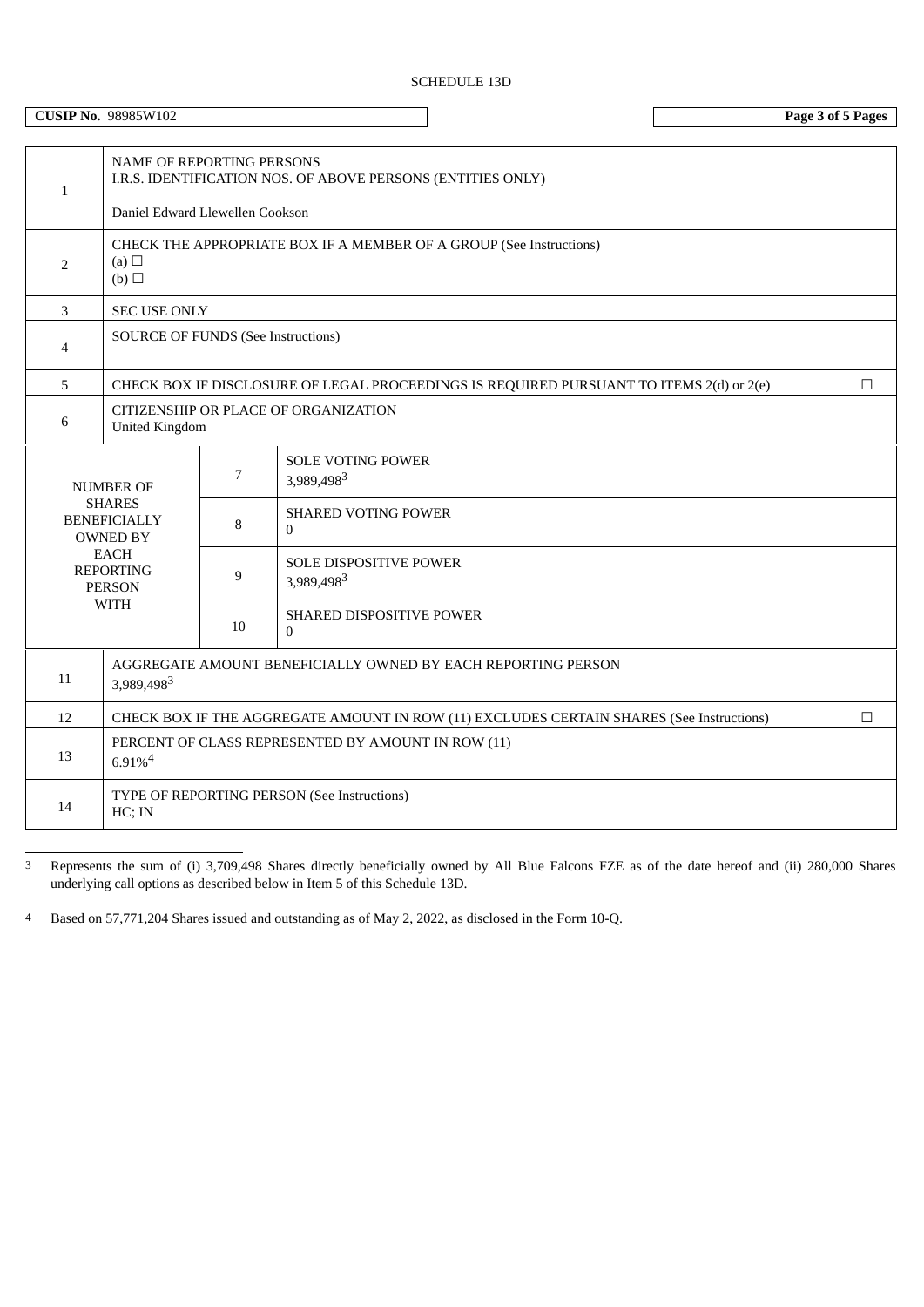### **AMENDMENT NO. 3 TO SCHEDULE 13D**

This Amendment No. 3 to Schedule 13D (this "Amendment") is being filed by All Blue Falcons FZE, a company organized in the Ras Al Kaihamh Economic Zone of the Emirate of Ras Al Khaimah in the United Arab Emirates ("All Blue Falcons"), and Daniel Edward Llewellen Cookson ("Mr. Cookson") (collectively, the "Reporting Persons") to amend the Schedule 13D originally filed with the Securities and Exchange Commission (the "SEC") on April 22, 2022, as amended by Amendment No. 1 to Schedule 13D filed on April 28, 2022, and Amendment No. 2 to Schedule 13D filed on May 20, 2022 (as amended and supplemented, the "Original Statement" and, as amended and supplemented by this Amendment, the "Statement"), relating to the common shares, no par value (the "Shares"), of Zymeworks Inc., a corporation organized under the laws of the province of British Columbia under the Business Corporations Act (*British Columbia*) (the "Issuer"). Capitalized terms used herein but not defined have the respective meanings ascribed to them in the Original Statement.

#### **ITEM 2. IDENTITY AND BACKGROUND**

Item 2(a)(i) and (ii) of the Original Statement is hereby amended and restated in its entirety as follows:

- "(a) This Schedule 13D is filed jointly by the following persons (each, a "Reporting Person" and, collectively, the "Reporting Persons"):
	- (i) All Blue Falcons FZE, a company organized in the Ras Al Khaimah Economic Zone of the Emirate of Ras Al Khaimah in the United Arab Emirates ("All Blue Falcons"). All Blue Falcons is the direct beneficial owner of 3,989,498 Shares; and
	- (ii) Daniel Edward Llewellen Cookson, a United Kingdom citizen. Mr. Cookson is the sole shareholder and a Director of All Blue Falcons. By virtue of his position as a control person of All Blue Falcons, Mr. Cookson may be deemed to beneficially own the 3,989,498 Shares directly held by All Blue Falcons.

#### **ITEM 3. SOURCE AND AMOUNT OF FUNDS OR OTHER CONSIDERATION**

Item 3 of the Original Statement is hereby amended and restated in its entirety as follows:

"The 3,709,498 Shares beneficially owned in the aggregate by the Reporting Persons and the call options to purchase 280,000 Shares referenced in Item 5 were acquired in open market transactions. The Reporting Persons expended an aggregate of approximately \$45,461,822 to acquire the 3,709,498 Shares reported as beneficially owned by them in this Schedule 13D and the call options to purchase 280,000 Shares referenced in Item 5, which purchases were made out of working capital. No part of the purchase price is or will be represented by funds or other consideration borrowed or otherwise obtained for the purpose of acquiring, holding, trading or voting the securities."

### **ITEM 5. INTEREST IN SECURITIES OF THE ISSUER**

Item 5(a) and (b) of the Original Statement is hereby amended and restated in its entirety as follows:

"(a) and (b)

All percentages of Shares outstanding contained herein are based on 57,771,204 Shares issued and outstanding as of May 2, 2022, as disclosed in the Quarterly Report on Form 10-Q filed by the Company with the SEC on May 4, 2022.

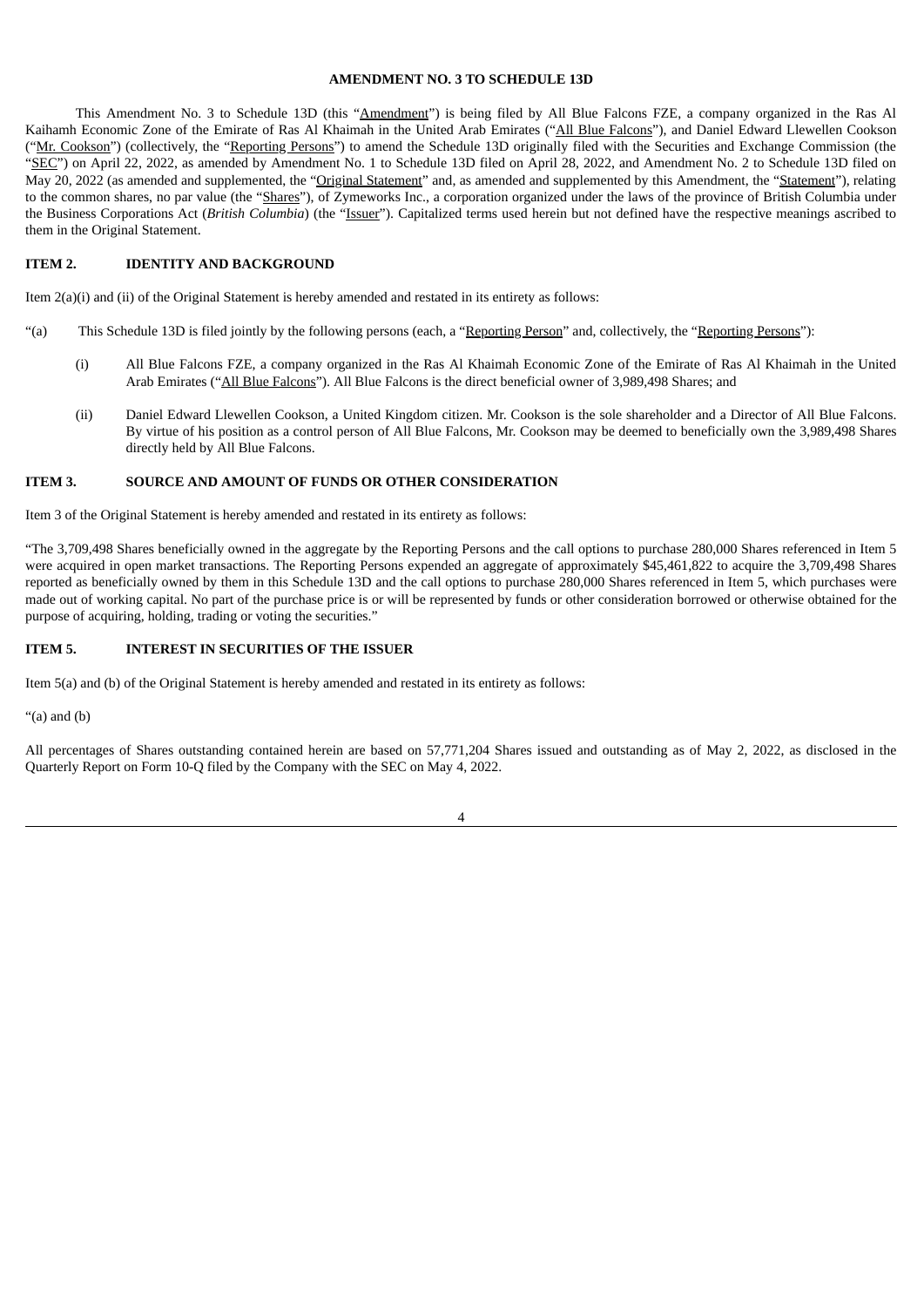As of the date hereof, each of the Reporting Persons may be deemed to have beneficial ownership of 3,989,498 Shares, representing 6.91% of the outstanding Shares. The 3,989,498 Shares equal the sum of (i) 3,709,498 Shares directly beneficially owned by All Blue Falcons as of the date hereof and (ii) 280,000 Shares underlying the call options referenced below in this Item 5. All Blue Falcons may be deemed to have the sole power to vote or direct the vote and dispose or direct the disposition of all of the 3,989,498 Shares, while Mr. Cookson may be deemed to beneficially own all of the 3,989,498 Shares by virtue of his position as a control person of All Blue Falcons.

The call options referenced above are American-style call options to purchase an aggregate of 200,000 Shares at an exercise price of \$15.00 per Share and an aggregate of 80,000 Shares at an exercise price of \$5.00 per Share. All of these call options expire on December 16, 2022."

Item 5(c) of the Original Statement is hereby amended and supplemented by adding the following information:

"(c) Schedule II hereto sets forth all transactions with respect to the Shares effected by the Reporting Persons since the Original Statement. All such transactions were effected in the open market, and per share prices do not include any commissions paid in connection with such transactions."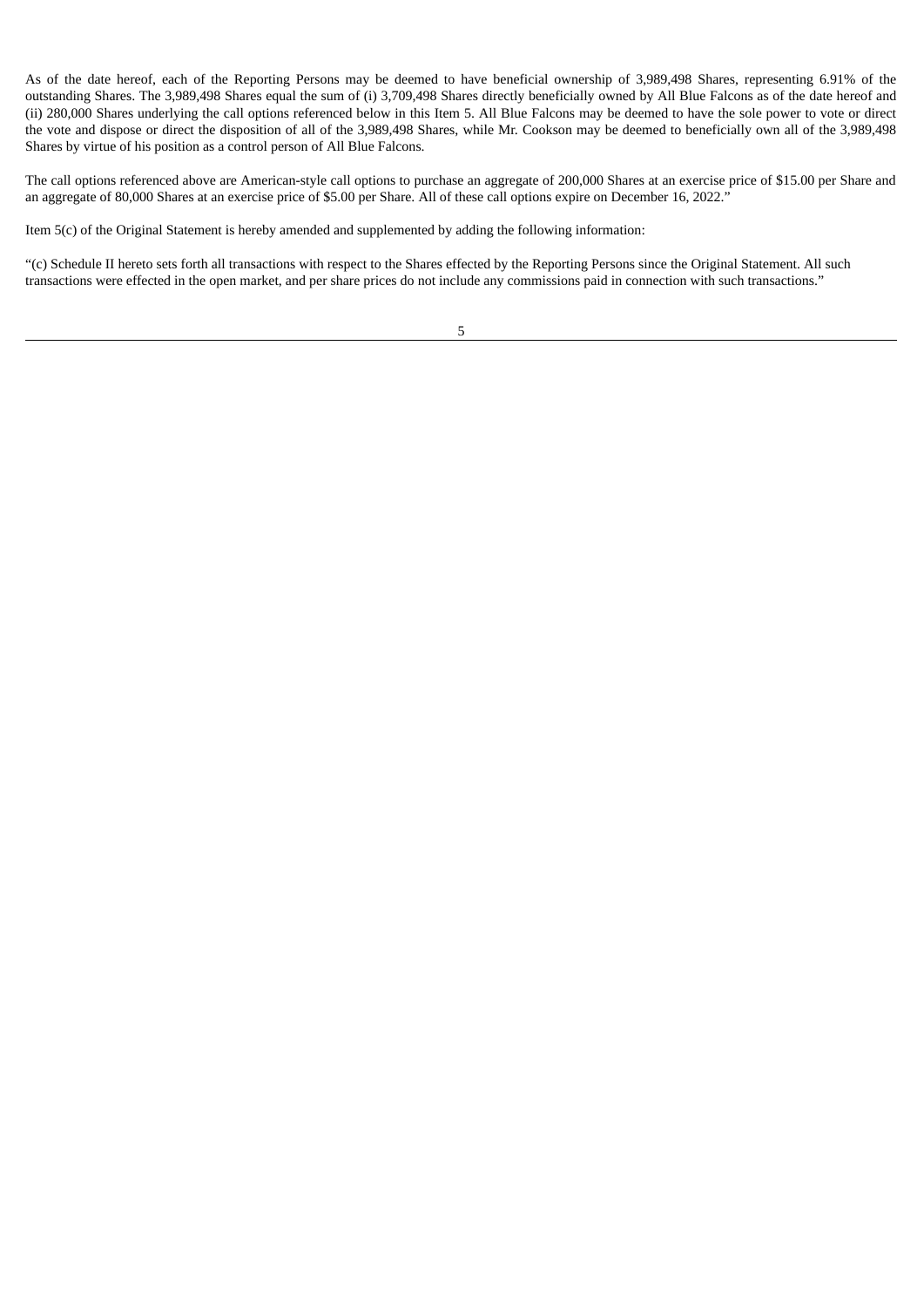### **SIGNATURE**

After reasonable inquiry and to the best of my knowledge and belief, I certify that the information set forth in this statement is true, complete and correct.

Dated: May 26, 2022

### **ALL BLUE FALCONS FZE**

By: /s/ Daniel Cookson

Daniel Cookson, Director

/s/ Daniel Cookson

Daniel Cookson